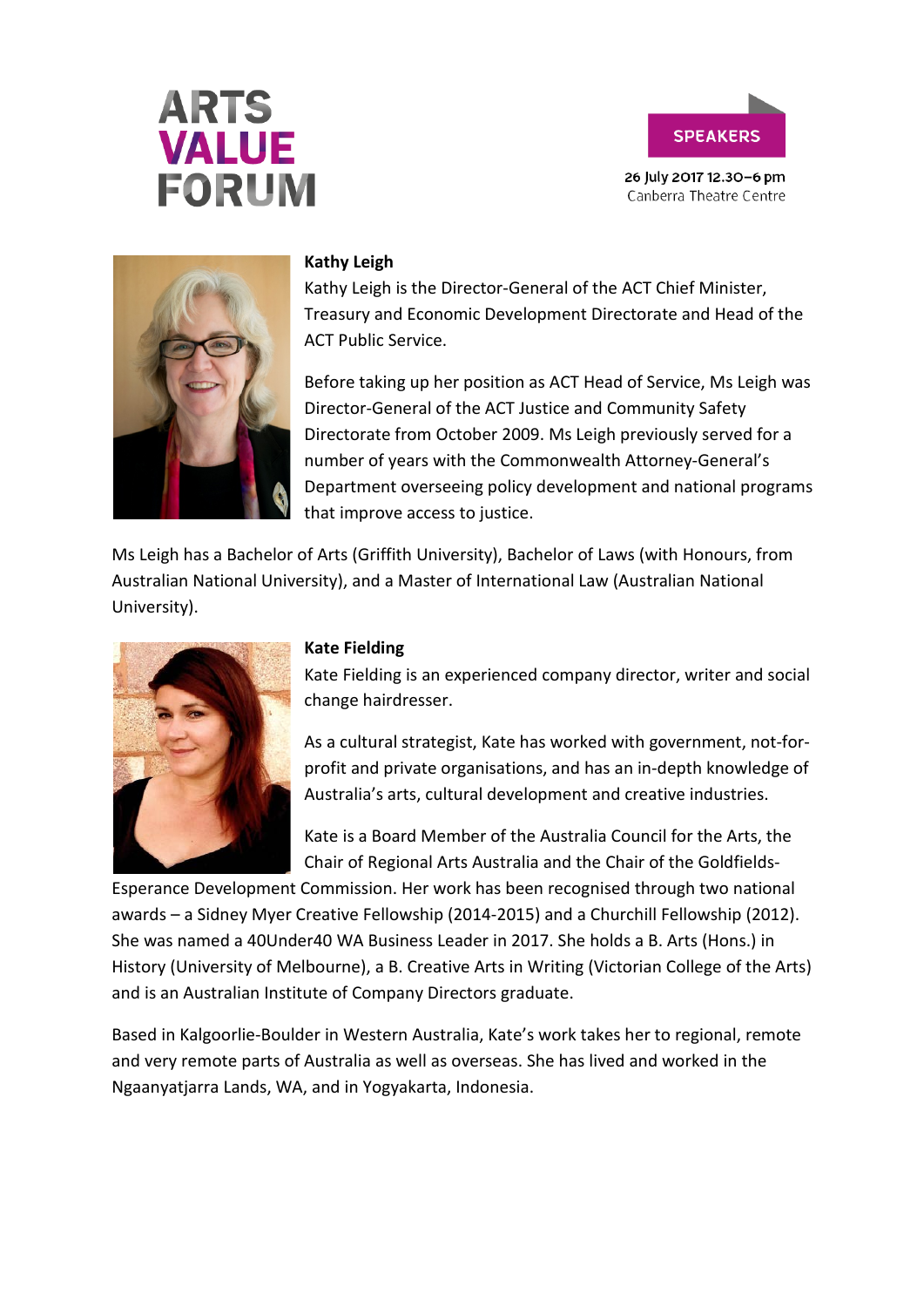# **ARTS VALUE FORUM**



26 July 2017 12.30-6 pm Canberra Theatre Centre



### **Jenni Kemarre Martiniello**

Jenni is an award winning visual artist and writer of Aboriginal (Arrernte), Chinese and Anglo-Celtic descent who has been recognised for her community and individual work over her career. She graduated from the then Canberra School of Arts, now ANU School of Art and Design, in 1985 with a Bachelor of Arts (Visual), majoring in Sculpture. Since university, Jenni has worked in mediums such as print making,

photography, textiles, mixed media and glass. As a writer, Jenni has published six anthologies and a collection of poetry, with her writing being translated into Arabic, Spanish and Polish. In 1999 Jenni founded the ACT Indigenous Writers Group and remained the project coordinator until 2013. Jenni also received an ACT Creative Arts Fellow for Literature in 2003.

In 2011 Jenni was recognised for her contribution to the community on an honour roll of 100 inspirational local ACT women to mark the 100th Anniversary of International Women's Day. In 2013, Jenni received the Telstra National Aboriginal and Torres Strait Islander Art Award for her piece, Golden Brown Reeds Fish Trap. Her work is in numerous public and private collections, including the National Gallery of Australia, National Museum of Australia, Queensland Art Gallery and Gallery of Modern Art, Art Gallery of Western Australia, Art Gallery of South Australia, Canberra Museum and Art Gallery, Corning Museum of Glass USA, and the British Museum, UK. Jenni is represented by Sabbia Gallery in Sydney and Paul Johnstone Gallery in Darwin



# **Michael Chappell** BEcon (Hons) CMC MIMC MAICD

Michael is the CEO of Culture Counts<sup>™</sup>. A Chartered Management Consultant with a B.Econ (Hons) from the University of Western Australia, Michael spent five years working in market and property research before beginning a career in Management Consulting in 1991.

Michael has an extensive association with the arts sector. He is the Chairman of PVI Collective, a West Australian Contemporary Arts organisation. Prior to this, Michael served as Chairman and Board

Member for the West Australian Ballet.

In 2011, Michael developed Culture Counts, a system for evaluating any investment or activity that has an economic or social impact for individuals and the community, including cultural centres, arts events or festivals, retail centres and business precincts. The metrics have undergone extensive research, consultation and academic validation in Australia and the UK.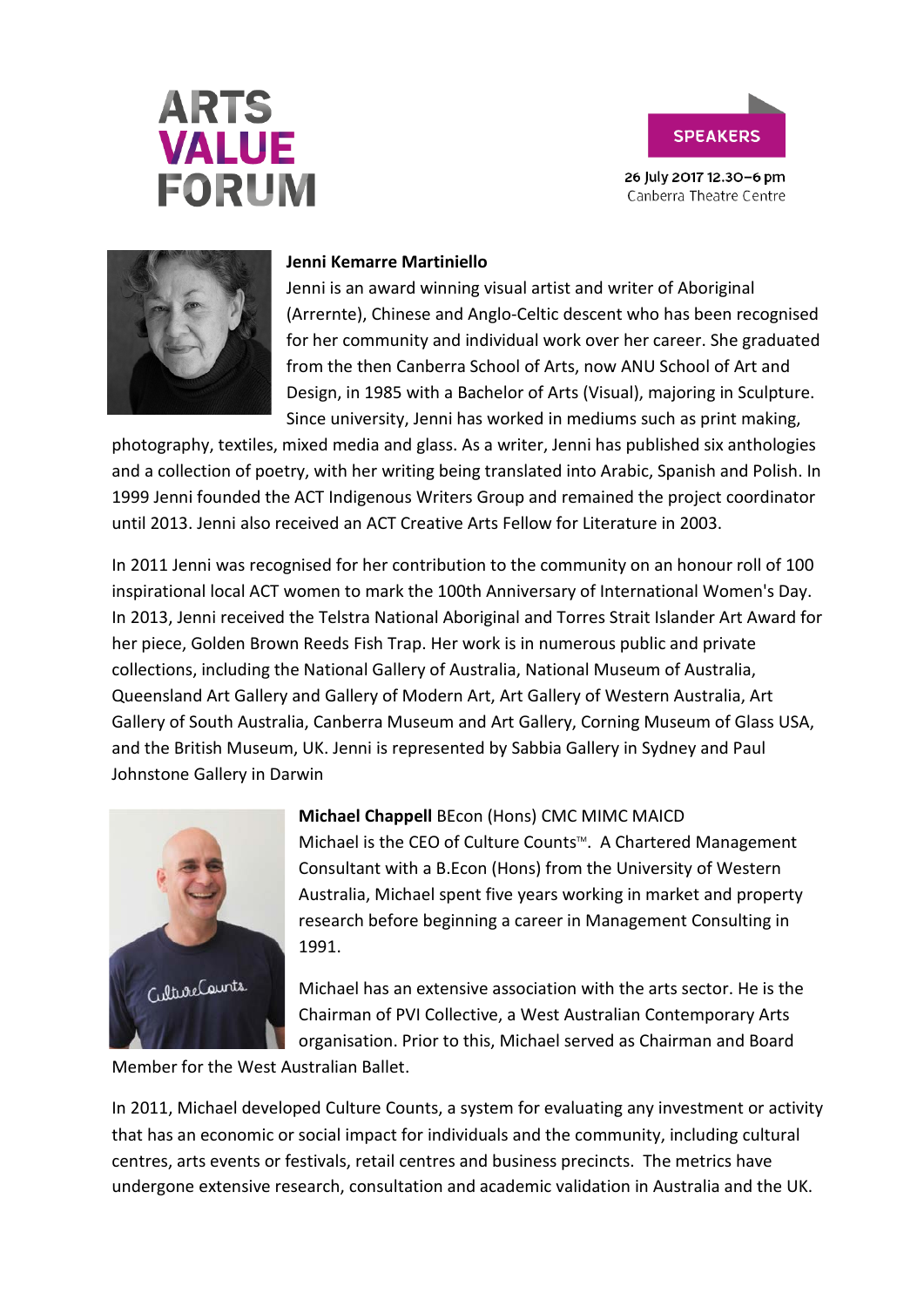# **ARTS VALUE FORUM**



26 July 2017 12.30-6 pm Canberra Theatre Centre

Michael has over 20 years of economic policy and strategy consulting experience, augmented with formal training in Corporate Strategy Development through Stanford University and postgraduate qualifications from the Australian Institute of Company Directors. He is the founder and Managing Director of Pracsys Economics, a national firm of urban economists represented in Western Australia and Victoria.



# **Dr Natasha Cica**

Dr Natasha Cica is the Director & CEO of Heide Museum of Modern Art in Melbourne. An award-winning author, broadcaster and public commentator, she was an Inaugural Sidney Myer Creative Fellow, is an Adjunct Professor in the Faculty of Law at the Australian National University, and was recognised by the Australian Financial Review and Westpac as one of Australia's 100 Women of Influence. She is a passionate advocate for the cultural sector in Australia and beyond. Natasha was the founding Director of Kapacity.org, whose clients include leading cultural and education organisations.



Padma Menon has an international career as a choreographer, facilitator, teacher and dance activist. She was one of India's top classical dancers having trained under legendary Indian choreographers. When she moved to Australia, she led one of Australia's first contemporary professional multicultural dance companies in the nineties. In 1994 she was awarded Canberra Times Artist of the Year. She then worked in renowned production houses

in Europe and also set up a dance centre in India which partnered with human rights organisations to use dance as a tool for activism. Padma has a post graduate degree in English Literature, post graduate qualifications in Choreography from the Netherlands and is studying for a post graduate degree in Counselling. Currently Padma is the founder of Moving Archetypes which combines philosophy, culture, dance and psychology to run courses which use dance as a tool for self reflection.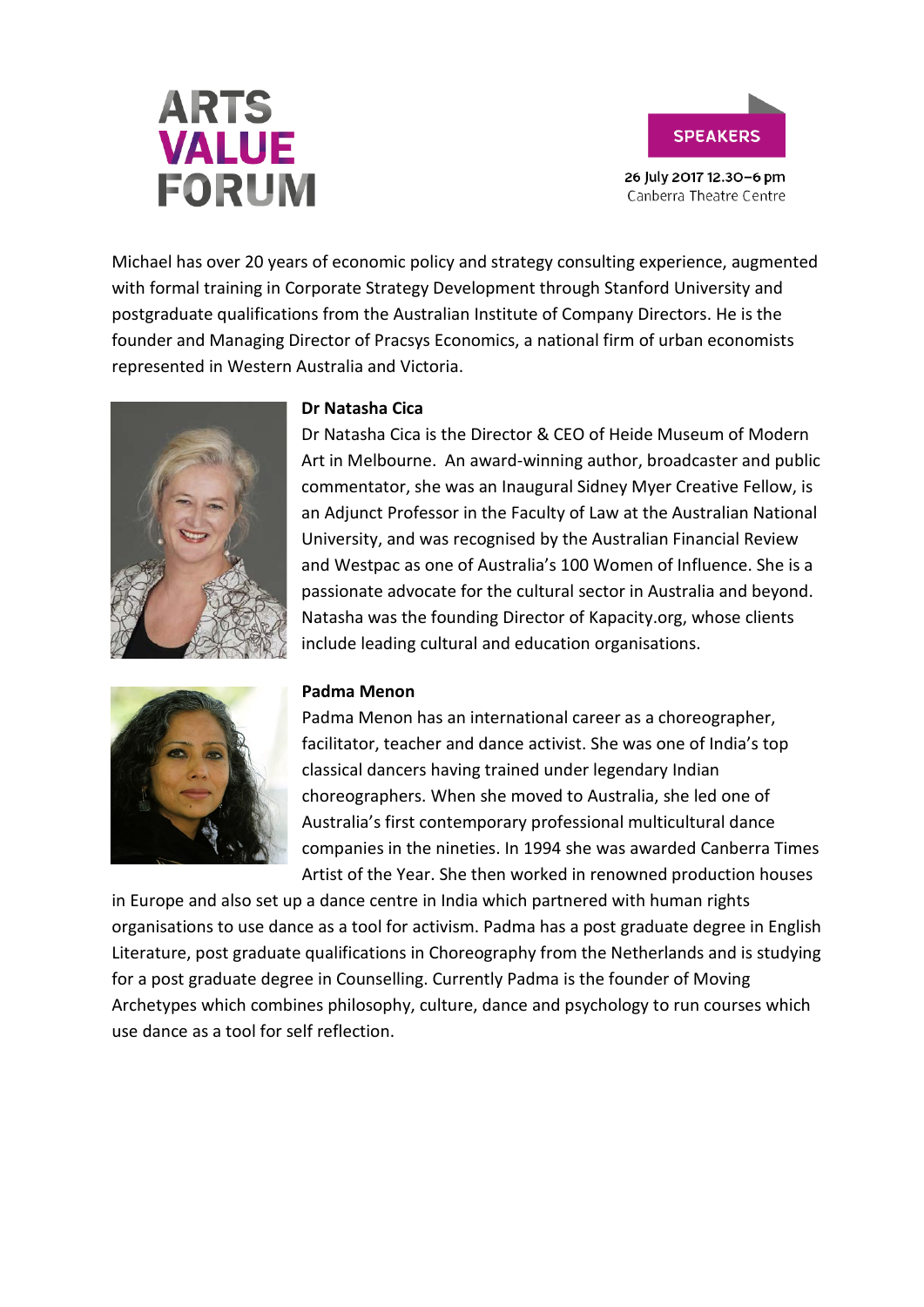





#### **Rachael Coghlan**

Rachael Coghlan is the CEO and Artistic Director of Craft ACT: Craft + Design Centre and its annual festival, DESIGN Canberra (7-25 November 2017).

For nearly 20 years, Rachael has worked in leadership positions in national cultural institutions in Australia's museum sector, shaping the full continuum of visitor engagement from audience development, exhibitions and public programs, to digital and external communications. Rachael is passionate about how the arts

sector can become more relevant to our communities and is a PhD candidate at the Centre for Museum and Heritage Studies at the Australian National University, exploring opportunities to democratise the museum experience.



#### **Desmond Manderson**

Professor Desmond Manderson is jointly appointed in the ANU College of Law and the College of Arts and Social Sciences, where he is inaugural Director of the Centre for Law, Arts and Humanities. He is an international leader in legal mixology, and has written books at the intersection of law with music, with literature, with history, and with philosophy. Current work includes Law and the Visual: Representations, Technologies and Critique (to be published later this year), and Temporalities of Law in the Visual Arts (to be

published 2018). He would not deny that this all sounds a touch eclectic if not eccentric. *Image : Jackie Adcock.*

#### **FOCUSSED DISCUSSION GROUPS - PANELLISTS**

#### **Kareena Arthy**

Ms Kareena Arthy was appointed Deputy Director-General, Enterprise Canberra, in the ACT Government Directorate of Chief Minister, Treasury and Economic Development on 1 June 2017. She is responsible for industry development, higher education, tourism, sports and arts.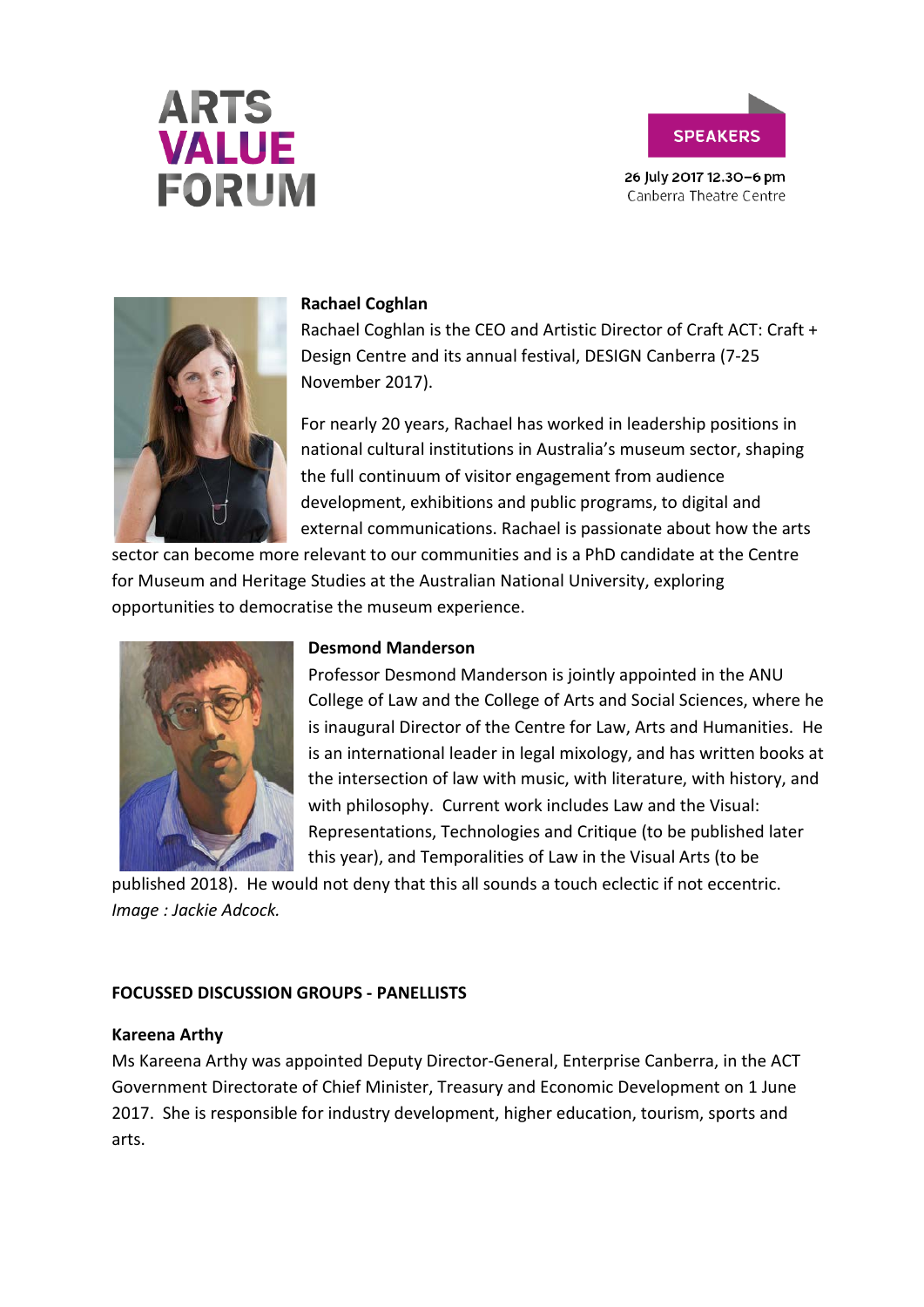



Prior to joining the ACT public service, Ms Arthy was CEO of the Australian Pesticides and Veterinary Medicines Authority, responsible for the regulation of pesticides and veterinary medicines in Australia.

Ms Arthy was Managing Director, Biosecurity Queensland for five years after its inception in 2007. An economics graduate, her career began as an econometrician with the Australian Bureau of Statistics in Canberra before becoming a senior economic analyst with the Department of the Prime Minister and Cabinet. Ms Arthy spent 10 years in the vocational education and training sector in various leadership roles in economic analysis, strategic policy and planning, communications, stakeholder management and federal–state relations.

#### **Don Bemrose**

Don Bemrose is a Gungarri man and has worked hard to become Australia's foremost male Aboriginal classical opera singer. In professional productions, Don has sung four leads of which three were world premieres.

These included Pecan Summer for Short Black Opera Company in 2010 in which Don was a 'standout'; From a Black Sky for The Street Theatre in 2013 in which he 'was compelling' and earlier this year the role of Bob Crab in the world premiere of the Tim Winton novel, Cloudstreet for the State Opera of South Australia, which is by far his greatest achievement.

After achieving his childhood dream in 2012 of performing for Opera Australia in two productions, 2013 saw Don move to our national capital and commence life with his wonderful partner. Don currently works for the ACT Government within the Education Directorate.

Much of Don's success can be attributed to an amazing extended family which has educated him culturally, spiritually, and emotional, creating a ferocious curiosity to explore this amazing planet and connect with all there is. Don's beautiful grandmother Nana Ruth Hegarty, and Gungarri tenor, Harold Blair, inspired in Don a passion for singing and classical music – whilst many friends from around the world keep him laughing and grounded whilst he develops his love of the spotlight.

Don graduated with a Bachelor of Music Performance in 2011 from the Victorian College of the Arts, University of Melbourne. He continues to evolve his pure vocal delivery, honing his craft and training his lyric baritone voice with the incredible Raymond Connell.

Don recognises it is his path to take a passion for classical music and the operatic voice and infuses it with his strong cultural heritage and positive thinking to educate, inspire and entertain.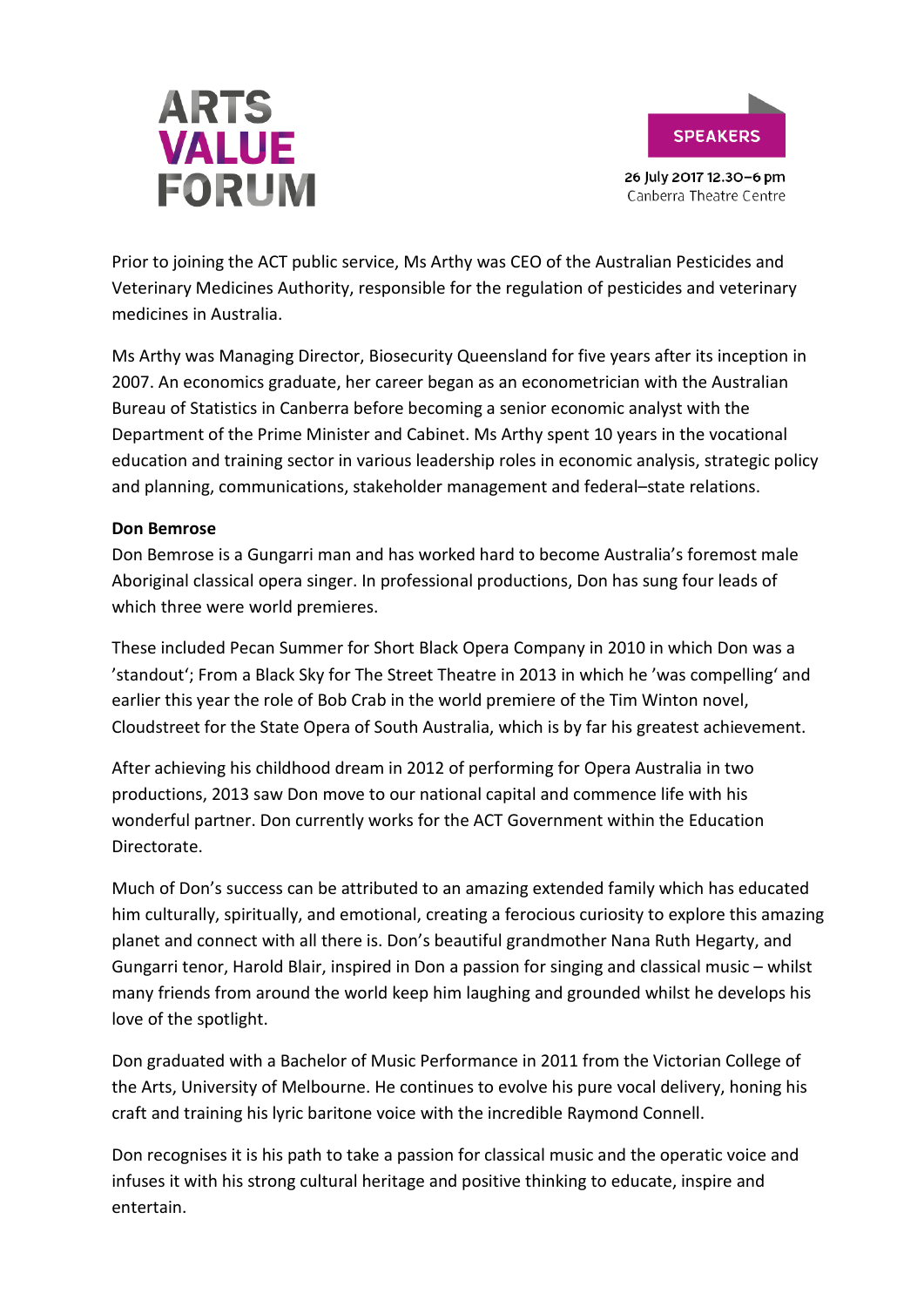



### **Stephen Cassidy**

Stephen Cassidy has worked across the cultural sector for 40 years. This has spanned policy, programs and research in government, museums, publishing, community radio and community arts in four states and territories at national, state and local level. This has encompassed creative industries – including contemporary music and literature – Indigenous culture and languages and intangible cultural heritage. He was Director of the National Cultural Policy Task Force, wrote the proposal that initiated the Digital Content Industry Action Agenda, drafted the Indigenous Contemporary Music Action Plan and played an instrumental role in Australia's first National Indigenous Languages Policy. He has been an Arts Officer in local government, Arts Officer for the ACTU, Development Manager for community radio, Membership Manager for the Powerhouse Museum and a Board member of Craft ACT.

He is currently an Adjunct with the University of Canberra, a member of the Childers Group and of the DESIGN Canberra Committee. He blogs at 'indefinite article' [\(http://www.indefinitearticle.net.au/\)](http://www.indefinitearticle.net.au/), with irreverent articles about contemporary Australian society, popular culture, the creative economy and the digital and online world – life in the trenches and on the beaches of the information age –and provides short arts updates and cultural commentary on Facebook [\(https://www.facebook.com/indefinitearticle\)](https://www.facebook.com/indefinitearticle).

# **Raoul Craemer**

Raoul Craemer is an actor and economist with degrees from ArtsEd London and Oxford University. He has combined his interest in the arts with his expertise in health economics, believing that appropriately tailored art programs could offer a cost-effective approach for the treatment of mild anxiety and depression, while at the same time helping to mainstream art. Raoul grew up in Germany, India and England before moving to Canberra with his young family in 2003.

He has over 20 professional acting credits to his name as well as a Green Room Award as Professional Performer of the Year (2012). Raoul has written and co-devised three plays, including his solo show Pigman's Lament (2016), Destination Home (2011), and Vidooshaka – The Indian Clown (2004). Raoul has previously been Treasurer for the ACT Writers Centre, and is currently a Board Member for the ACT's Cultural Facilities Corporation.

#### **Harriet Elvin**

Harriet Elvin is Chief Executive Officer of the Cultural Facilities Corporation, an enterprise that runs a number of the ACT's major cultural venues, including the Canberra Museum and Gallery and three historic house museums, as well as the Canberra Theatre Centre. She was brought up in England, where she completed her first degree at Christ's College, Cambridge,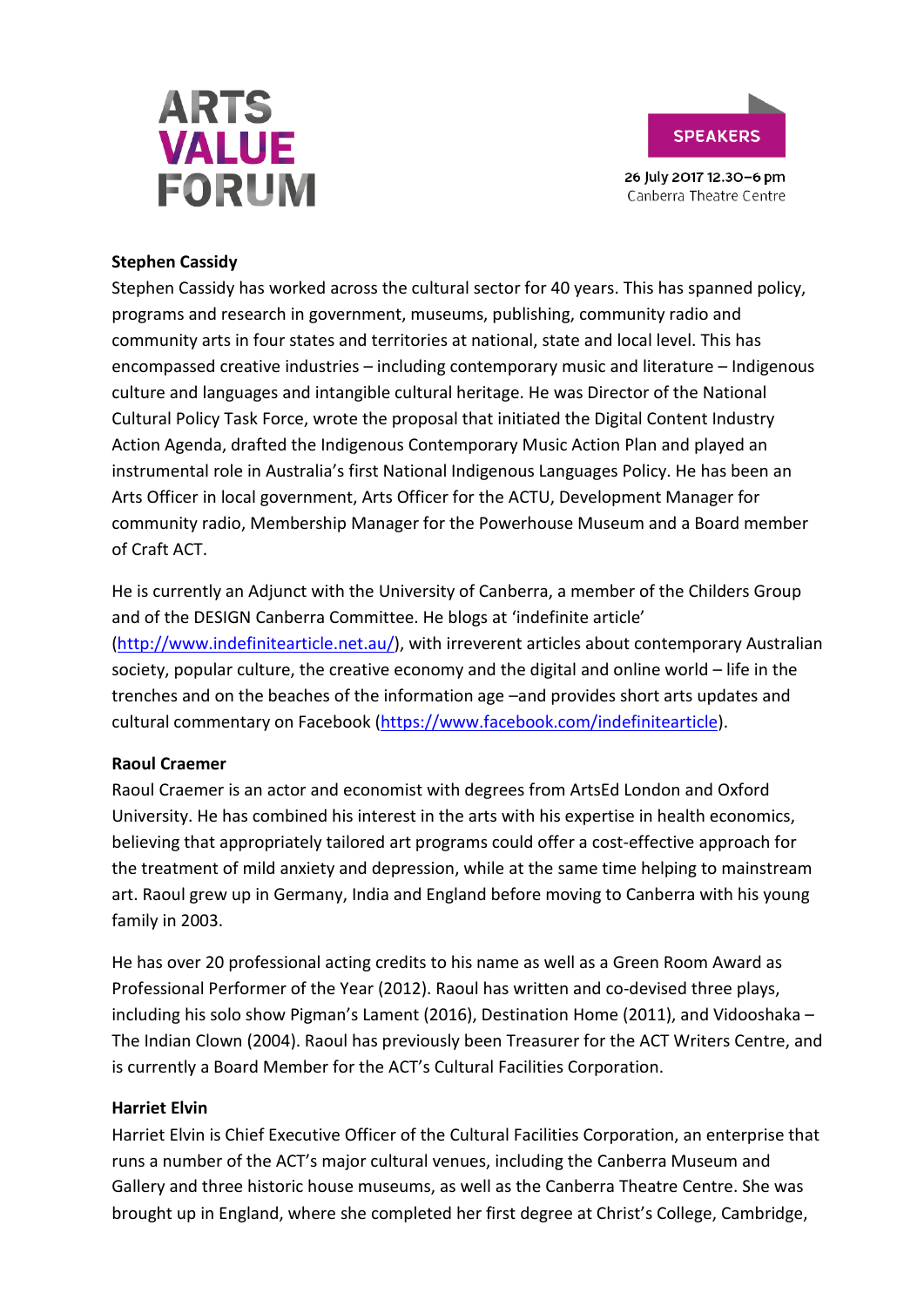



and she holds tertiary qualifications in classics, law, international law and art history, together with a Master of Business Administration.

Since moving to Australia in 1983, Harriet has held a range of senior executive roles, primarily in the arts sector. She is a former Telstra ACT Businesswoman of the Year and received a Centenary Medal for service to Australian society in business leadership.

Harriet has given major speeches on cultural leadership, has published in this field, and has a particular interest in supporting and mentoring younger colleagues in the arts sector. In 2016 Harriet completed the Oxford Cultural Leaders program.

Her personal interests in the arts include writing short plays, a number of which have been performed in the Short+Sweet festivals of 10-minute plays in Canberra and Sydney.

# **Gretel Harrison**

Gretel Harrison joined Robert Foster as a director of F!NK & Co in 1996, taking responsibility for the company's innovative marketing, sales and distribution strategies. Her skills and expertise in the field of marketing, financial and business management compliments their business partnership. She has become an instrumental part of developing the design programme at F!NK & Co, taking her understanding of the market and feeding this into the F!NK & Co product range and managing significant commission projects such as the Ossalite – lighting installation on the ground floor at ACTEWAgl. Harrison has over 20 years' experience in the field of marketing, working in the commercial sector and federal government. She has also worked in a consultancy capacity for clients such as Price Waterhouse Coopers.

Many people recognise F!NK & Co for the distinctive F!NK water jug which has been labelled as an iconic work of Australian design. Since developing this piece over 20 years ago, F!NK's innovative range has extended to over 24 products that are distributed throughout the world. F!NK designs have been recognised by Australian and international design museums for their visual appeal and design innovation.

# **Liz Lea**

Liz Lea is a performer, choreographer and producer based in Canberra and NSW. Based in Europe for 20 years Liz worked for the Royal Opera House, Ranjabati Sircar, Imlata, Sankalpam, English National Opera and English Bach Festival. Her speciality is working with classical Indian dance and martial arts as a solo practitioner. She has been commissioned in India, UK, Australia, South Africa, Singapore and USA by companies including the Royal Opera House, Mavin Khoo, Intoto, Ballet Arabesque, QL2 Dance, Griffyn Ensemble and the ANU Music Society.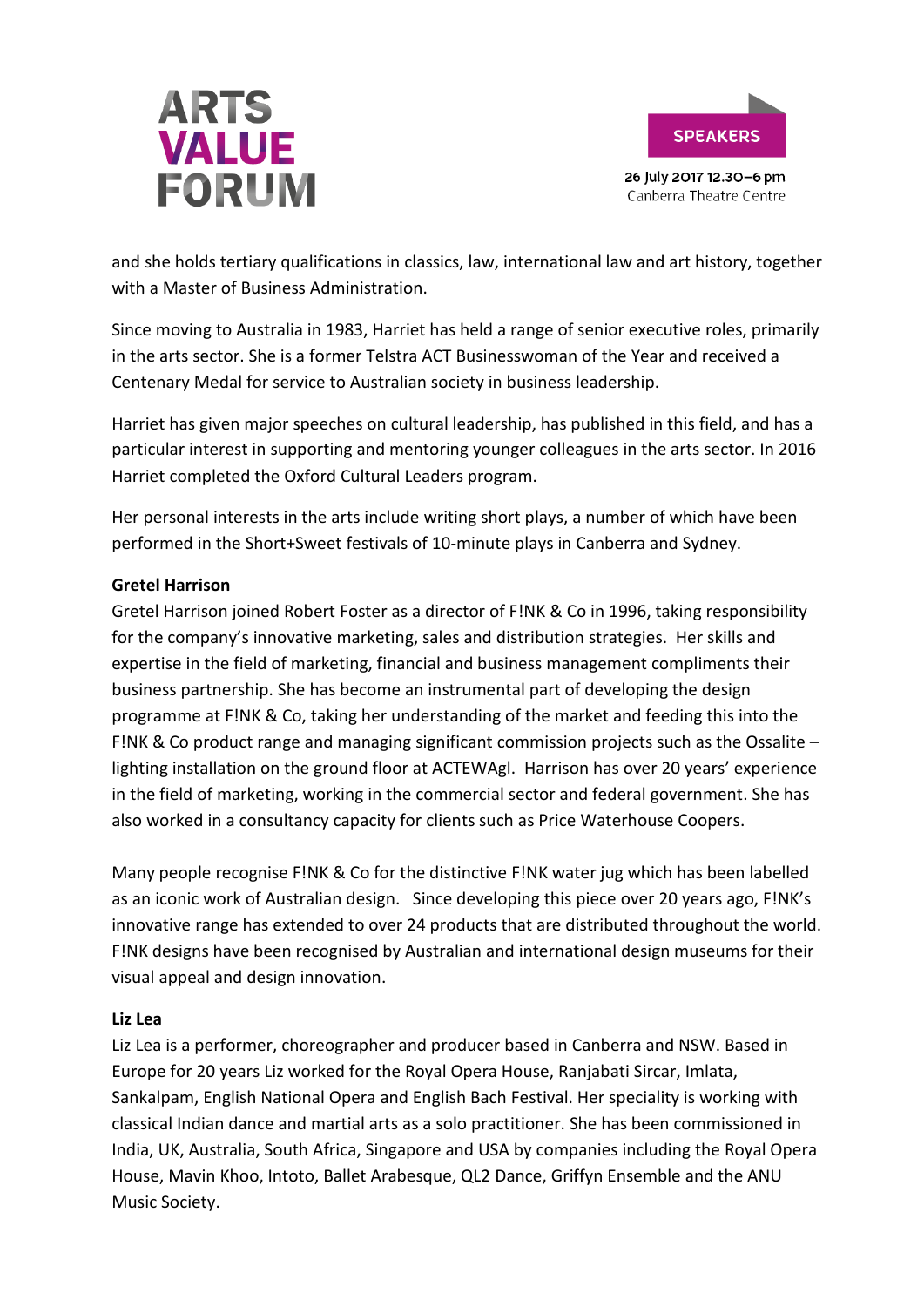



Under her company, Liz Lea Dance, she has created and toured a dozen shows including '120 Birds', 'InFlight', 'Magnificus Magnificus' with Tammi Gissell, 'Kapture' (inspired by the South African freedom fighter, Ahmed Kathrada, imprisoned alongside Nelson Mandela for 26 years).

She directs the BOLD and DANscienCE Festivals and is currently working on a new company work – The Galaxy Project and RED, a new one woman show with a range of national collaborators.

# **Jenny Macfarlane**

Dr Jenny McFarlane is an art historian, curator and writer working in the Canberra region who has advised on public collections in the ACT for many years. Research interests include local visual arts practice and the connections between the visual arts and their community. Appointed as the inaugural Curator of Arts in Health in 2012, she has carefully developed the program, building on the research of colleagues both within and outside the ACT Health Service. For a sense of the ACT Health Arts in Health Program please see:

<https://www.canberrahospitalfoundation.org.au/about/what-we-do/arts-in-health-program/>

<http://www.arts.act.gov.au/community-participation/arts-and-health>

<https://www.youtube.com/watch?v=w02Uc3GwWrs>

# **Yasmin Masri**

Yasmin Masri is an interdisciplinary artist, designer and creative producer. She has worked on events including the DESIGN Canberra festival, Australian Ceramics Triennale and the London Design Biennale, and is currently Creative Producer at Hotel Hotel. Yasmin is also a co-founder and co-director of both Noted writers festival and rip publishing.

*Yasmin will discuss the role of artist-run organisations as community-directed art platforms artists taking the lead to create spaces for the kind of content they want to see and make. Within this, she'll also talk about the value in pursuing diverse programming partnership working with other organisations both inside and out the arts as a means of growing audiences and facilitating greater community buy-in.*

# **Dianna Nixon**

Dianna has built a unique practice over the past 35 years, combining her skills as pianist, singer, actor, director and producer, to work on projects for major festivals, opera and theatre companies, in community cultural development as well as concert, cabaret, TV, film, and touring music theatre. Dianna was awarded a Churchill Fellowship in 2012 for her work with voice and runs a private studio exploring this vast subject, as well as teaching piano,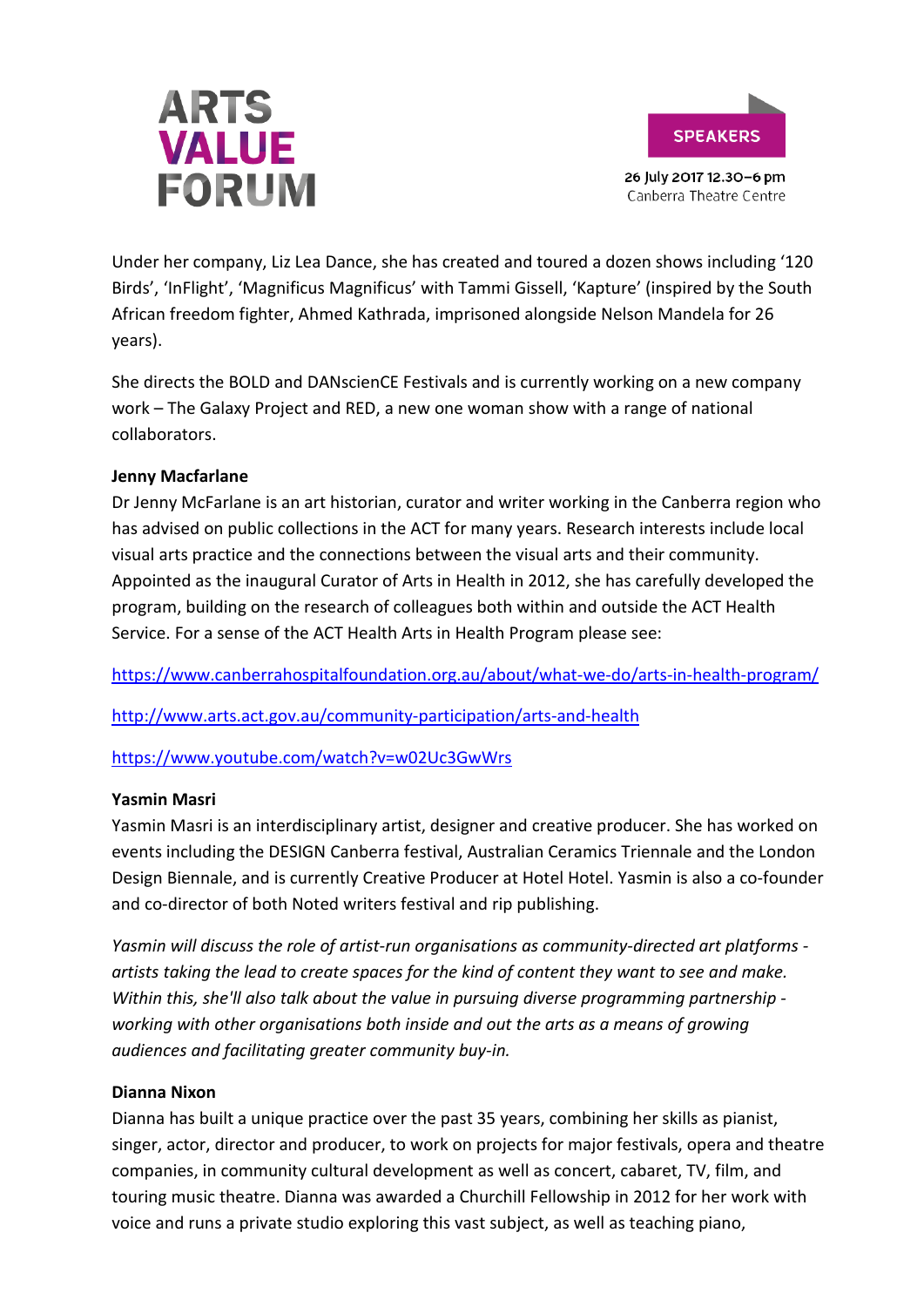



presenting voice workshops and coaching voice for theatre and film. Examples of recent work as voice coach include The Street Theatre's Cold Light, The Faithful Servant, and The Chain Bridge; preparing one of the children's choirs for Opera Australia's The Marriage of Figaro; and coaching the actor/singers for the quirky short film, The Jingle Man. In 2016, Dianna directed The Sonnets Out Loud, at The Street Theatre (also creating the soundtrack), and created a promenade-style event Wild Shakespeare, for the Enlighten Festival.

Dianna became Artistic Director of the Canberra Choral Society this year and has completed two concerts with them. Verdure, a celebration of nature in music, at the National Arboretum, and Wonder, a showcase of Australian contemporary music in collaboration with the National Capital Orchestra at Llewellyn Hall. Forthcoming projects include Pomp at Albert Hall, and The Messiah. Other performance work this year will include a recital at Wesley Music Centre for their Art Song series. Dianna continues to develop a range of creative works and arts training activities with her company Wild Voices Music Theatre. Dianna has a deep involvement in arts activism, providing her skills pro bono for work designed to build sustainability, capacity and community.

#### **Philip Piggin**

With training in Australia, the UK and New York, Philip commenced his dance career working with a number of dance companies in Australia and the UK. He was employed as a Dance Animateur in Clwyd, North Wales, from 1990 to 1993, and founded his own dance company, MEN DANCING. On returning to Australia, Philip worked as a freelance dance artist in the Albury–Wodonga region, and in other metropolitan and regional centres, teaching, lecturing, choreographing, performing and directing for a wide range of arts, educational and community groups. During this time, he also served on the Artistic Directorate for Hothouse Theatre, the Dance Committee for the NSW Ministry for the Arts, the Australia Council and with various regional arts and educational organisations.

Philip moved to the ACT in 1999 to work as the Dance Development Officer with Ausdance ACT, developing dance programs in the education, studio, professional and community sectors, and became the Dance Editor of MUSE magazine and Co-coordinator of Australia's first two Community Dance Forums in Sydney and Brisbane. Philip was appointed Co-artistic Director of Canberra Dance Theatre with Amalia Hordern in 2002, and was then Company Manager until 2010. Additionally he has worked on the Ausdance National Dance Awards Panel, the Canberra Theatre Centre Performing Arts Advisory Committee, and as a Peer Assessor for ArtsACT. He commenced employment as Community Cultural Inclusion Officer at Belconnen Arts Centre in 2010, and in 2014 was awarded a Churchill Fellowship which enabled him to pursue further studies in dance programs for People with Parkinsons in the USA and the UK.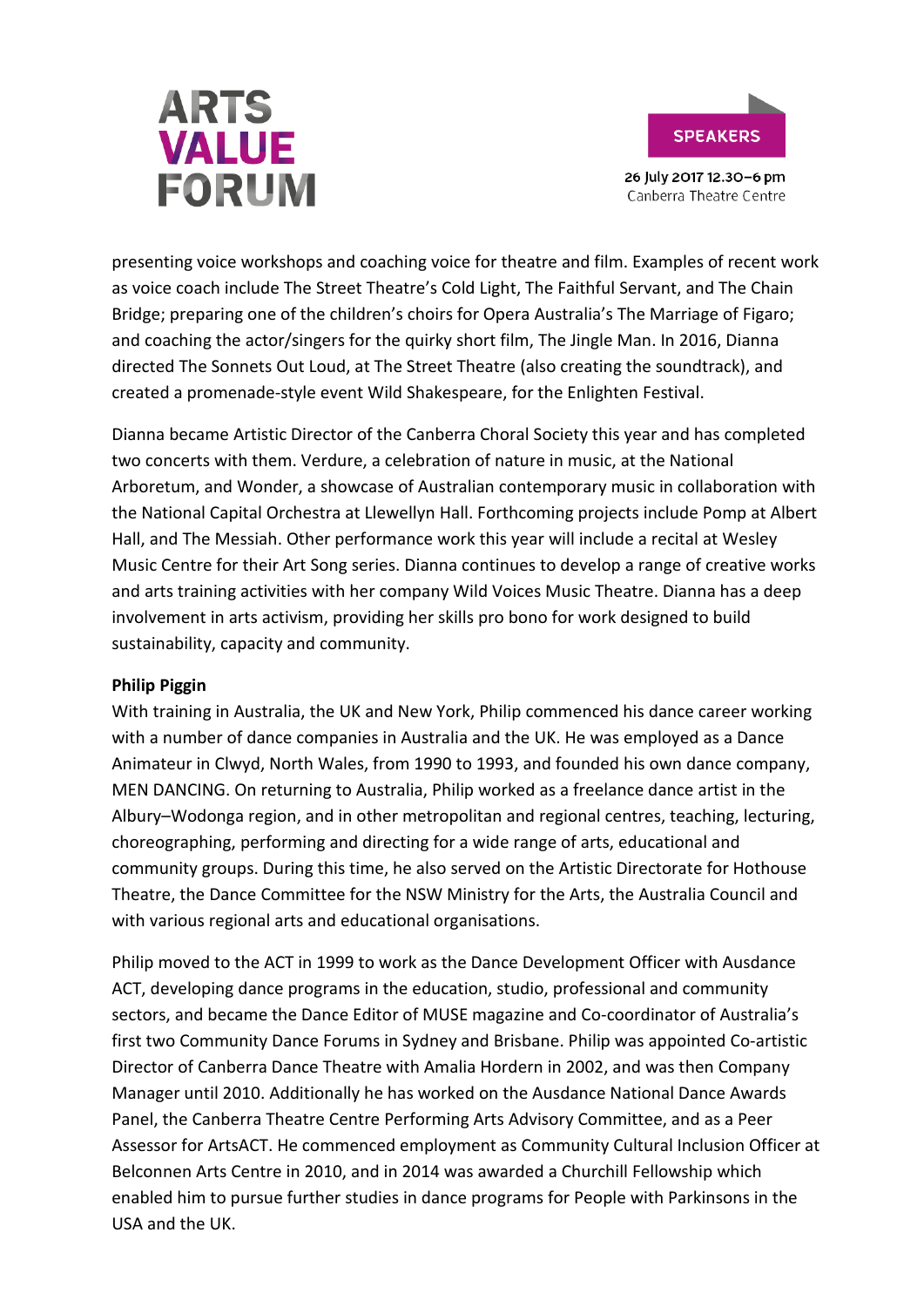



#### **John Pratt**

As an artist his practice has ranged from the directness of drawing and works on paper to 'live projections' in Public Spaces. In both cases a certain authenticity of mark and material has been critical to his intent, as well as a broad engagement with the community on social and political issues. The collaborative nature of teaching at the ANU, School of Art, Art workshops for young people, and other community based arts programs has also been an extension to this creative practice.

John Pratt's work with the Painting with Parkinsons project extends back over 20 years and was initiated by a survey exhibition of their artwork curated by founder of the program Nancy Tingey. The presence and aesthetic richness of these works proved compelling and initiated his commitment as both a facilitator, and now, coordinator of the program. The physical and psychological enhancement he witnessed in the workshop sessions affirmed his own deep belief in the role of creative practice, not only as a therapeutic tool but also as a fundamental dimension of human experience. He has since organised and curated a number of exhibitions of artwork emerging from the program, with the most recent being 'In the moment –En el Moment' a joint survey of artwork from Barcelona and Canberra held at the Belconnen Arts Centre.

#### **Gordon Ramsay MLA**

Gordon Ramsay MLA is the Labor member for Ginninderra, the ACT Attorney-General, Minister for Regulatory Services, Minister for the Arts and Community Events, and Minister for Veterans and Seniors.

He has lived in Canberra for over 20 years, having moved here in the 90s with his young family to lead Kippax Uniting Church. Before he became a Uniting Church Minister, he was a commercial lawyer in Sydney. He is also a musician and his entire family has been strongly involved in community theatre and orchestras for many years.

His key focus in the community sector, and now as an elected representative, is to advocate for justice, inclusion and participation for the people of our community. As Minister of the Arts, he is committed to ensuring the arts in Canberra are accessible, inclusive, diverse and sustainable. He also has a strong interest in the arts as an integral part of health and wellbeing.

# **Greg Randall**

Greg has worked in regional, national and international settings at a senior management level with some of Australia and New Zealand's key arts and cultural organisations. He was Director of Programming for the Melbourne Arts Centre until 2011. Other roles have included Director of Glen Street Theatre, Regional Arts Manager–South East for Country Arts SA, and he was the